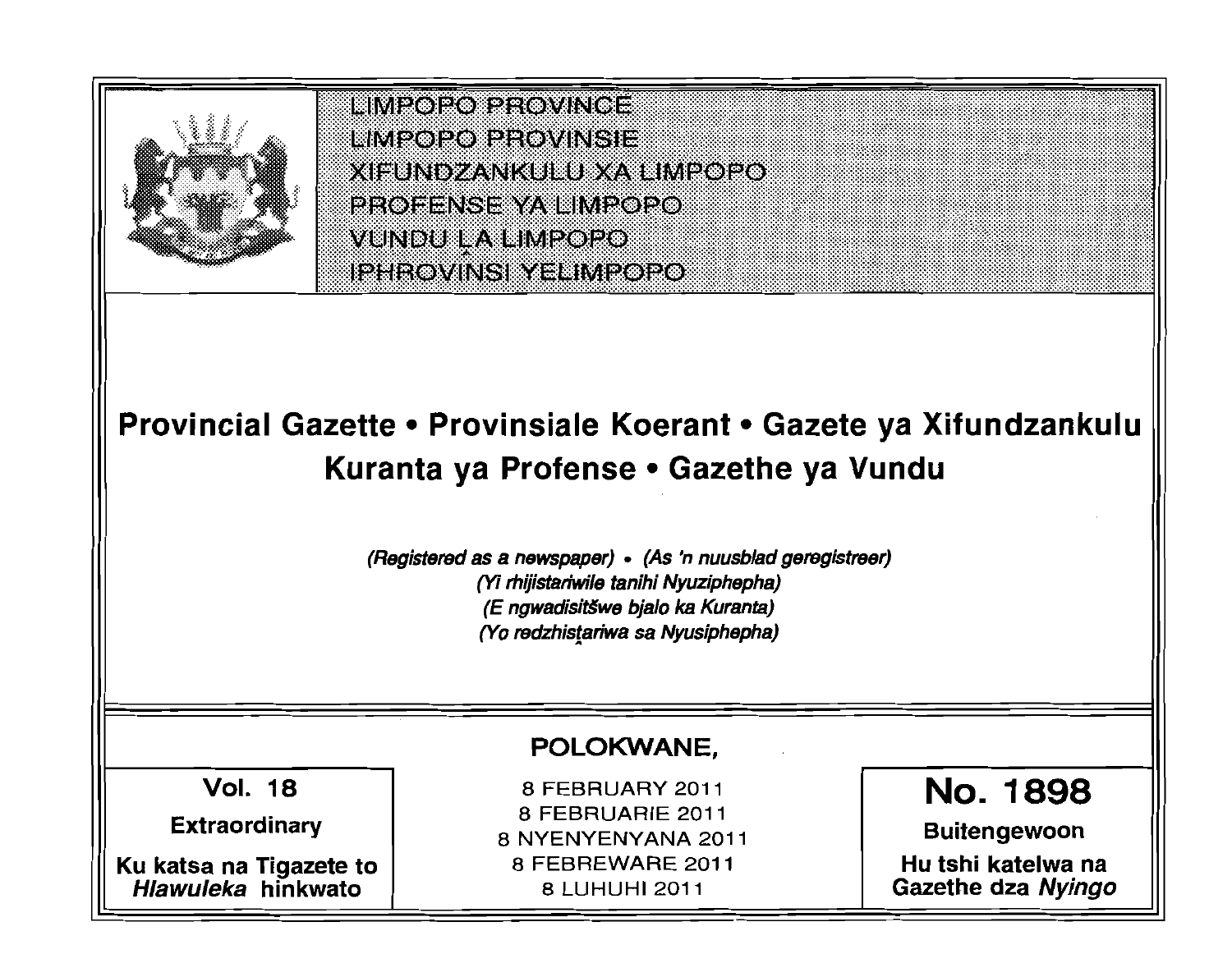#### **IMPORTANT NOTICE**

**The Government Printing Works will not be held responsible for faxed documents not received due to errors on the fax machine or faxes received which are unclear or incomplete. Please be advised that an "OK" slip, received from a fax machine, will not be accepted as proof that documents were received by the GPW for printing. If documents are faxed to the GPW it will be the sender's responsibility to phone and confirm that the documents were received in good order.** 

**Furthermore the Government Printing Works will also not be held responsible for cancellations and amendments which have not been done on original documents received from clients.** 

# **CONTENTS INHOUD**

| No. | Page<br>No.                                                                                                                                                                                                                                                                                  |   | Gazette<br>No.       | No. |                                                                                                                                                                                                                | No. | Koerant<br>No.       |
|-----|----------------------------------------------------------------------------------------------------------------------------------------------------------------------------------------------------------------------------------------------------------------------------------------------|---|----------------------|-----|----------------------------------------------------------------------------------------------------------------------------------------------------------------------------------------------------------------|-----|----------------------|
|     | <b>PREMIER'S NOTICES</b>                                                                                                                                                                                                                                                                     |   |                      |     | <b>PREMIERSKENNISGEWINGS</b>                                                                                                                                                                                   |     |                      |
|     | Limpopo Traditional Leadership and<br>Institutions Act (6/2005): Recognition of<br>Senior Traditional Leaders in Limpopo<br>2 do.: Recognition of Regents in Limpopo.<br>Limpopo Traditional Leadership and<br>Institutions Act (6/2005): Removal of<br>Senior Traditional Leader in Limpopo | 4 | 1898<br>1898<br>1898 |     | Limpopo Tradisionele Leierskap en<br>Instellings Wet (5/2005): Erkenning van<br>Senior Tradisionele Leiers in Limpopo<br>2 do.: Erkenning van Regentes in Limpopo<br>3 do.: Herroeping van Senior Tradisionele |     | 1898<br>1898<br>1898 |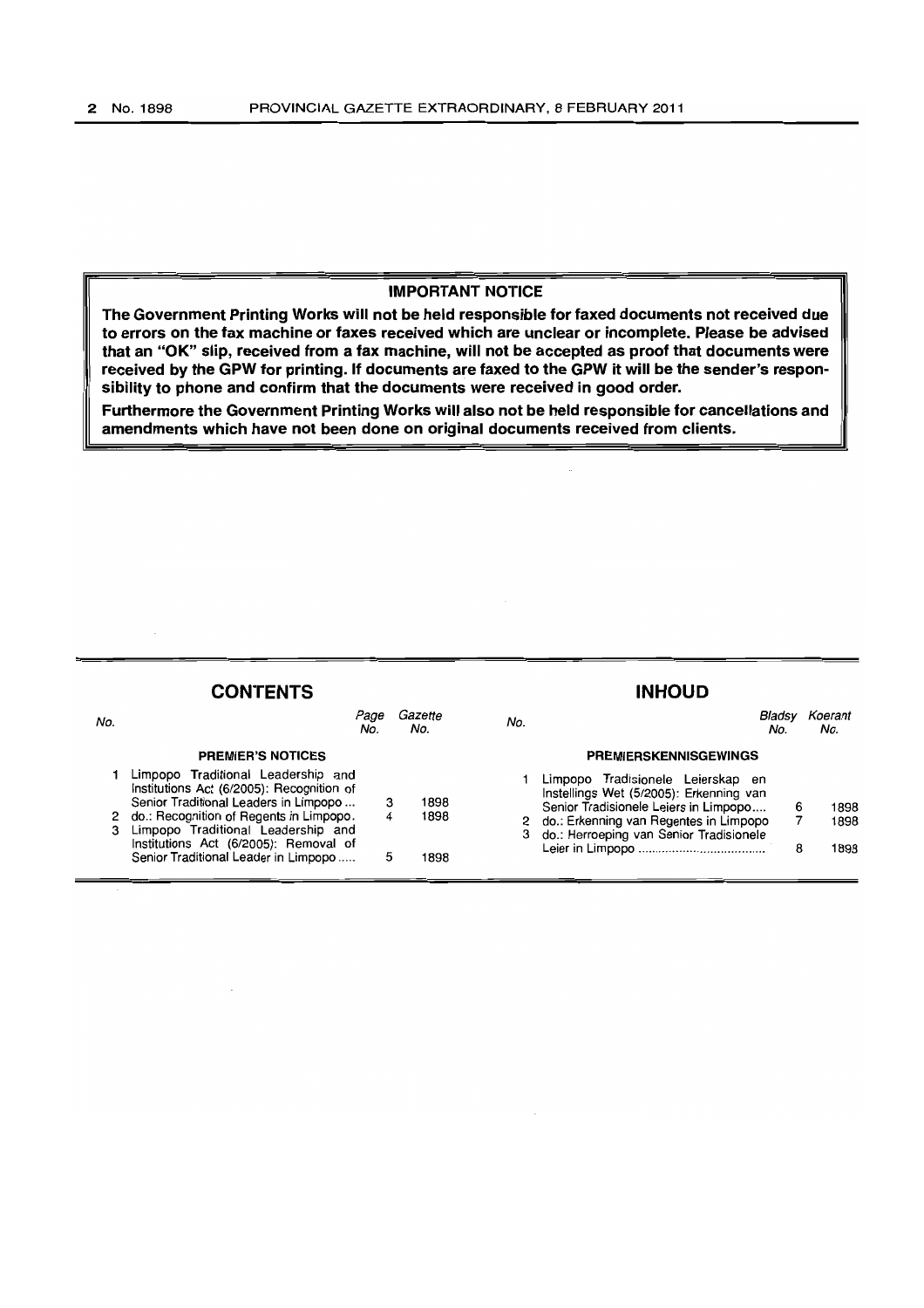# PREMIER'S NOTICES

No.1

8 February 2011

#### LIMPOPO PROVINCIAL ADMINISTRATION

#### OFFICE OF THE PREMIER

#### NOTICE BY THE PREMIER OF LIMPOPO

#### LIMPOPO TRADITIONAL LEADERSHIP AND INSTITUTIONS ACT, 2005 (ACT NO. 6 OF 2005): RECOGNITION OF SENIOR TRADITIONAL LEADERS IN LIMPOPO

I, Cassel Charlie Mathale recognise the following persons as Senior Traditional Leaders in terms of section 12 (1) (b) (i) of the Limpopo Traditional Leadership and Institutions Act, 2005 (Act No. 6 of 2005):

| No.            | <b>Names</b>                | <b>Identity Number</b> | <b>Traditional</b> | Date of Recognition |
|----------------|-----------------------------|------------------------|--------------------|---------------------|
|                |                             |                        | Community          |                     |
|                | Shiviti Mkhacani Kenneth    | 700416 5990 081        | Shiviti            | 28 October 2010     |
| $\overline{2}$ | Chabalala Ishmael Chief     | 790918 5774 085        | Homu               | 30 April 2008       |
| 3              | Ratau Malakeng Ernest       |                        |                    |                     |
|                |                             | 750908 5471 087        | Ratau - Makgane    | 05 November 2008    |
| 4              | Matlala Frank Shikoane      | 801005 5999 081        | Bakone Ba Matlala  |                     |
|                |                             |                        | Lehwelere          | 30 April 2008       |
| 5              | Radingoana Sentsho Collenge | 730503 5609 086        | Roka Radingwana    | 15 April 2007       |
| 6              | Davhana David Davhana       | 470210 5697 087        | Davhana            | 05 December 2007    |
| $\overline{7}$ | Mugivhi Khuliso Goodwill    |                        |                    |                     |
|                |                             | 800721 5543 080        | Hamutsha           | 12 November 2008    |
| 8              | Sinthumule Rudzani Harold   | 660905 5733 085        | Sinthumule         | 30 June 2010        |
| 9              | Mukhari Hlekani Samuel      | 760907 5476 086        | Elim - Shirley     | 30 June 2010        |
|                |                             |                        |                    |                     |
| 10             | Kgaphola Lebogang George    | 730809 5855 086        | Tau - Kgaphola     | 30 April 2008       |
| 11             | Langa Kgabagare David       | 690625 5308 084        | Mapela             | 06 November 2009    |
| 12             | Nxumalo Busa Charles        | 711014 5387 080        | Gidjana            | 30 June 2010        |
|                |                             |                        |                    |                     |

CASSEL MATHALE PREMIER: LIMPOPO

DATED AT POLOKWANE THIS THE 21

DAY OF JANUARY 2011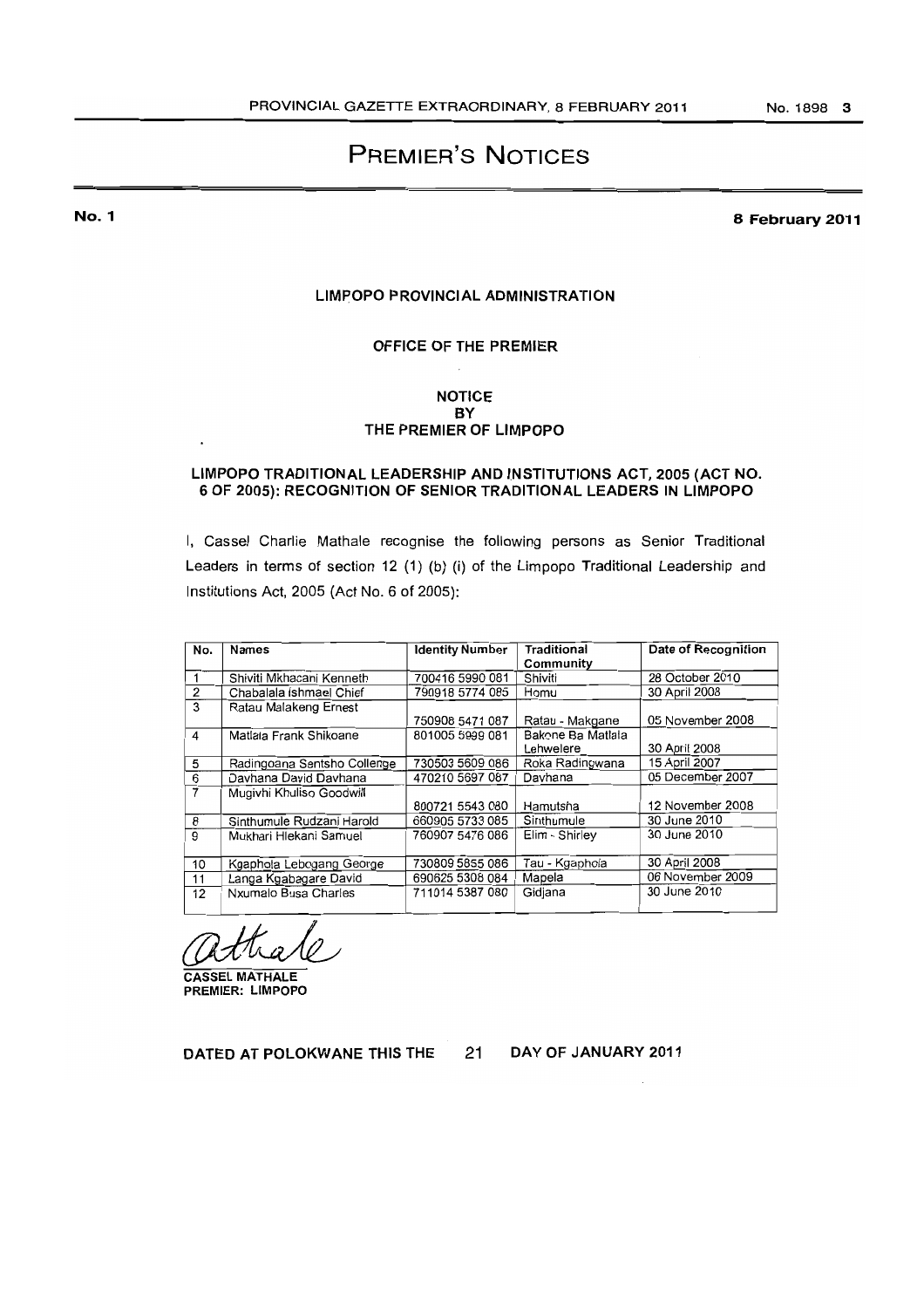No.2 8 February 2011

#### LIMPOPO PROVINCIAL ADMINISTRATION

## OFFICE OF THE PREMIER

#### NOTICE BY THE PREMIER OF LIMPOPO

#### LIMPOPO TRADITIONAL LEADERSHIP AND INSTITUTIONS ACT, 2005 (ACT NO. G OF 2005): RECOGNITION OF REGENTS IN LIMPOPO

I. Cassel Charlie Mathale recognise the following persons as Regents in terms of section 14 (1) (b) (i) of the Limpopo Traditional Leadership and Institutions Act, 2005 (Act No. 6 of 2005):

| No | <b>NAME</b>                     | <b>IDENTITY NUMBER</b> | <b>TRADITIONAL</b><br><b>COMMUNITY</b> | <b>DATE OF RECOGNITION</b> |
|----|---------------------------------|------------------------|----------------------------------------|----------------------------|
| 1. | Nchabeleng Maponye              | 780416 0367 080        | Tau –<br>Nchabeleng                    | 12 November 2008           |
| 2. | Mohlala Gadifele Bridget        | 840625 1320 082        | Tswako -<br>Lekentle                   | 05 November 2008           |
| 3  | Masemola Mmakgatle Lidia        | 650612 0919 089        | Mabooe-A-<br>Masemola                  | 25 April 2007              |
| 4. | Thobejane Sepeke Victor         | 710828 5630 081        | Mafefe                                 | 05 December 2007           |
| 5. | Maserumule Makwetle<br>Betty    | 810303 1337 086        | Phokoane                               | 16 January 2008            |
| 6. | Ramokgopa Mamothibi<br>Roselina | 250821 0165 080        | Ramokgopa                              | 06 November 2009           |
| 7. | Nkosi Thabsile Eunice           | 741203 0867 087        | Bengwenyama<br>– Ya -<br>Maswazi       | 26 August 2010             |

CASSEL MATHALE PREMIER: LIMPOPO

DATED AT POLOKWANE THIS THE 21 DAY OF JANUARY 2011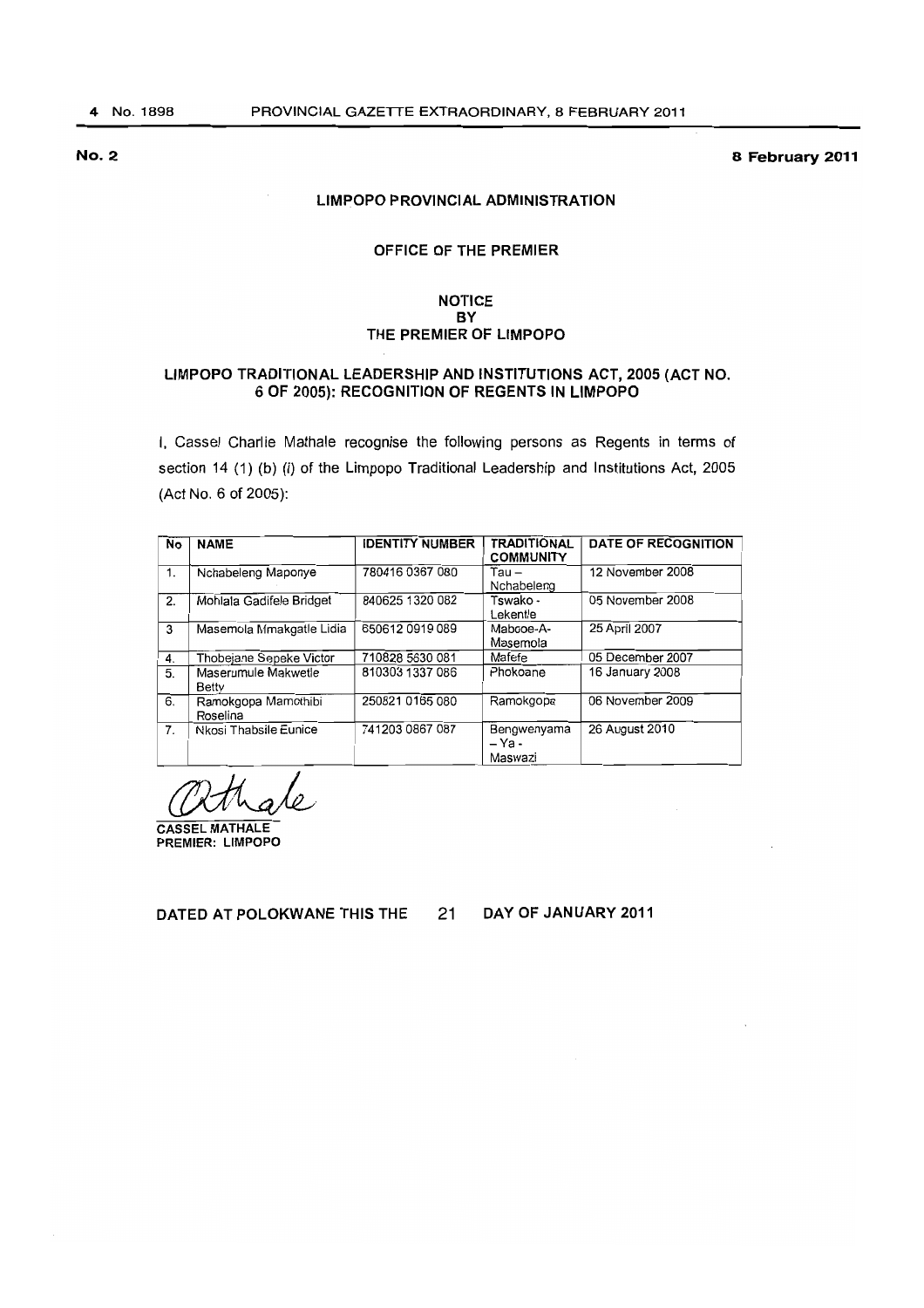#### 8 February 2011

#### LIMPOPO PROVINCIAL ADMINISTRATION

### OFFICE OF THE PREMIER

#### **NOTICE BY** THE PREMIER OF LIMPOPO

#### LIMPOPO TRADITIONAL LEADERSHIP AND INSTITUTIONS ACT, 2005 (ACT NO. 6 OF 2005): REMOVAL OF SENIOR TRADITIONAL LEADER IN LIMPOPO

I, Cassel Charlie Mathale hereby give notice, in terms of section 13 (3) (b) of the Limpopo Traditional Leadership and Institutions Act, 2005 (Act No.6 of 2005), that the person below is removed from office as senior traditional leader:

| No | <b>NAME</b>           | <b>IDENTITY</b><br><b>NUMBER</b> | <b>TRADITIONAL</b><br><b>COMMUNITY</b> | DATE OF REMOVAL |
|----|-----------------------|----------------------------------|----------------------------------------|-----------------|
|    | Samuel Dickson Weller | 280914 5188 084                  | Gidiana                                | 30 June 2010    |
|    | Nxumalo               |                                  |                                        |                 |

We be a property of the Minimals Constants of the Minimals Constants of the Minimals Constants of the Constants of the Constants of the Constants of the Constants of the Constants of the Constants of the Constants of the C

DATED AT POLOKWANE THIS THE 21 DAY OF JANUARY 2011

www.wi

 $\ddotsc$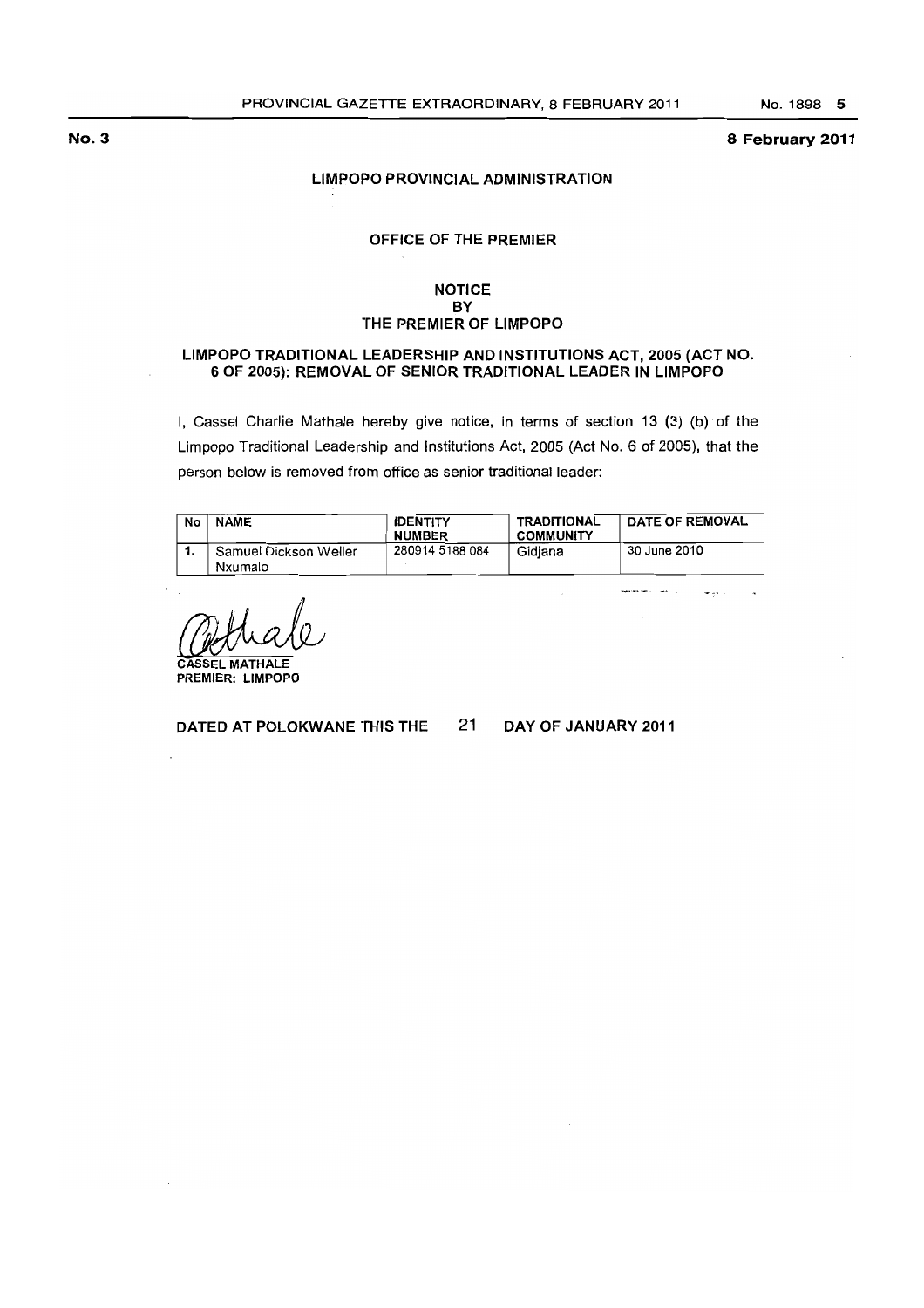# **PREMIERSKENNISGEWINGS**

**No.1** 

**8 Februarie 2011** 

#### **LIMPOPO PROVINSIALE ADMINISTRASIE**

# **KANTOOR VAN DIE PREMIER**

# **KENNISGEWING DEUR PREMIER**

# **L1MPOPOP TRADISIONELE LEIERSKAP EN INSTELLINGS WET, 2005 (WET NO.5 VAN 2005): ERKENNING VAN SENIOR TRADISIONELE LEIERS IN LIMPOPO**

Ek. Cassel Mathale erken die volgende persone as Senior Tradisionele Leiers in terme van artikel 12(1)(b)(i) van die Limpopo Tradisionele Leierskap en Instellings Wet. 2005 (Wet No. 5 van 2005):

| Nr.            | Naam                        | Identifikasie<br>Nommer | <b>Tradisionele</b><br>Gemeenskap | Datum van<br>Erkenning |
|----------------|-----------------------------|-------------------------|-----------------------------------|------------------------|
|                | Shiviti Mkhacani Kenneth    | 700416 5990 081         | Shiviti                           | 28 Oktober 2010        |
| $\overline{2}$ | Chabalala Ishmael Chief     | 790918 5774 085         | Homu                              | 30 April 2008          |
| 3              | Ratau Malakeng Ernest       |                         |                                   |                        |
|                |                             | 750908 5471 087         | Ratau - Makgane                   | 05 November 2008       |
| 4              | Matlala Frank Shikoane      | 801005 5999 081         | Bakone Ba Matlala                 |                        |
|                |                             |                         | Lehwelere                         | 30 April 2008          |
| 5              | Radingoana Sentsho Collenge | 730503 5609 086         | Roka Radingwana                   | 15 April 2007          |
| 6              | Davhana David Davhana       | 470210 5697 087         | Davhana                           | 05 Desember 2007       |
| $\overline{7}$ | Mugivhi Khuliso Goodwill    |                         |                                   |                        |
|                |                             | 800721 5543 080         | Hamutsha                          | 12 November 2008       |
| 8              | Sinthumule Rudzani Harold   | 660905 5733 085         | Sinthumule                        | 30 Junie 2010          |
| 9              | Mukhari Hlekani Samuel      | 760907 5476 086         | Elim - Shirley                    | 30 Junie 2010          |
|                |                             |                         |                                   |                        |
| 10             | Kgaphola Lebogang George    | 730809 5855 086         | Tau - Kgaphola                    | 30 April 2008          |
| 11             | Langa Kgabagare David       | 690625 5308 084         | Mapela                            | 06 November 2009       |
| 12             | Nxumalo Busa Charles        | 711014 5387 080         | Gidjana                           | 30 Junie 2010          |

CASSEL MATHALE PREMIER: LIMPOPO

**GEDATEER BY POLOKWANE OP HIERDIE 21 DAG VAN JANUARIE 2011.**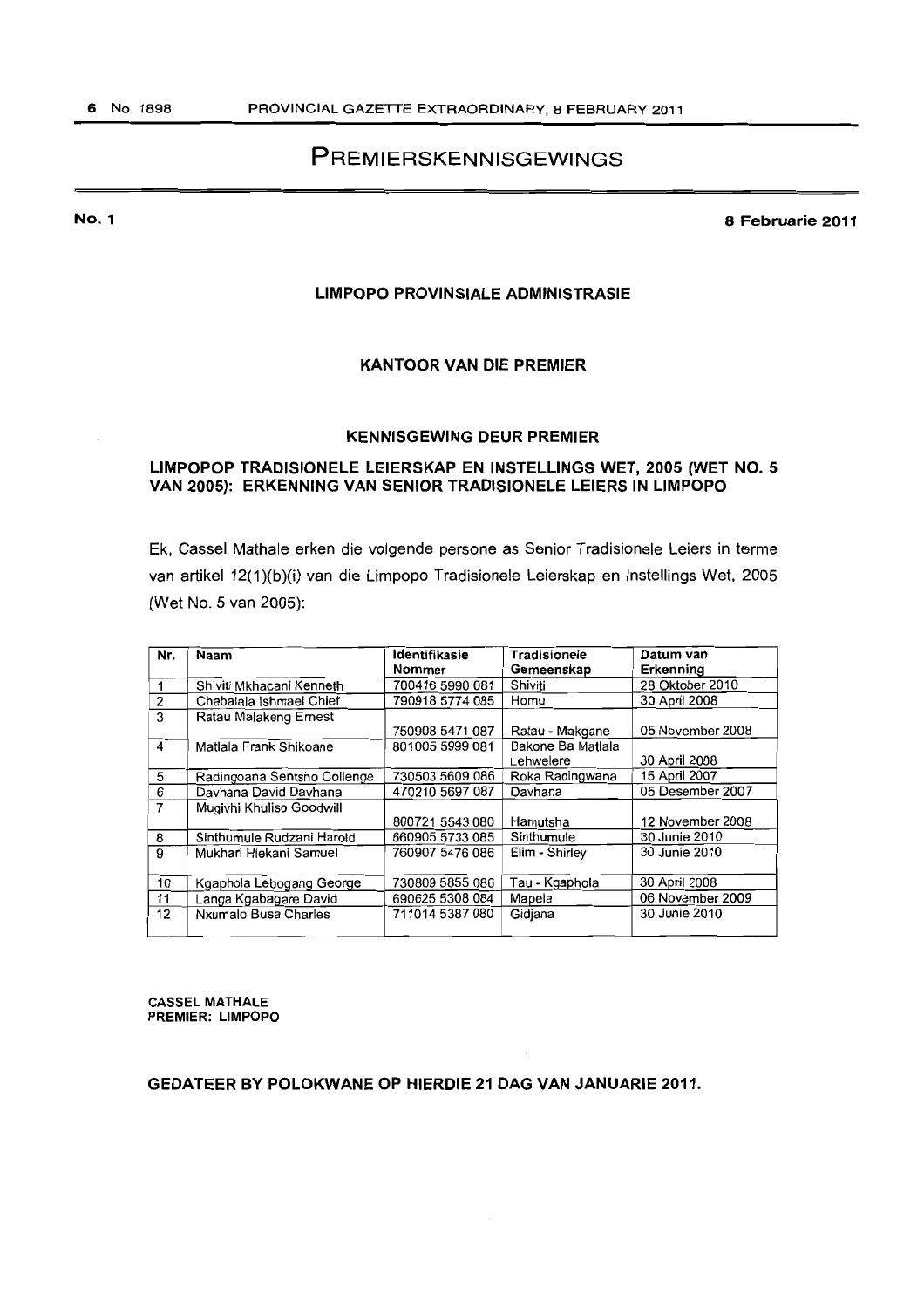#### **8 Februarie 2011**

# **LIMPOPO PROVINSIALE ADMINISTRASIE**

# **KANTOORVAN DIE PREMIER**

# **KENNISGEWING DEUR PREMIER**

# **LlMPOPOP TRADISIONELE LEIERSKAP EN INSTELLINGS WET, 2005 (WET NO.5 VAN 2005): ERKENNING VAN REGENTES IN LIMPOPO**

Ek, Cassel Mathale erken die volgende persone as Regentes in terme van artikel 14(1)(b)(i) van die Limpopo Tradisionele Leierskap en Instellings Wet, 2005 (Wet No.5 van 2005):

| No | <b>NAAM</b>                     | <b>IDENTIFIKASIE</b><br><b>NOMMER</b> | <b>TRADISIONELE</b><br><b>GEMEENSKAP</b> | <b>DATUM VAN ERKENING</b> |
|----|---------------------------------|---------------------------------------|------------------------------------------|---------------------------|
| 1. | Nchabeleng Maponye              | 780416 0367 080                       | Tau –<br>Nchabeleng                      | 12 November 2008          |
| 2. | Mohlala Gadifele Bridget        | 840625 1320 082                       | Tswako -<br>Lekentle                     | 05 November 2008          |
| 3. | Masemola Mmakgatle Lidia        | 650612 0919 089                       | Mabooe-A-<br>Masemola                    | 25 April 2007             |
| 4. | Thobejane Sepeke Victor         | 710828 5630 081                       | Mafefe                                   | 05 Desember 2007          |
| 5. | Maserumule Makwetle<br>Betty    | 810303 1337 086                       | Phokoane                                 | 16 Januarie 2008          |
| 6. | Ramokgopa Mamothibi<br>Roselina | 250821 0165 080                       | Ramokgopa                                | 06 November 2009          |
| 7. | Nkosi Thabsile Eunice           | 741203 0867 087                       | Bengwenyama-<br>Ya - Maswazi             | 26 Augustus 2010          |

**CASSEL MATHALE PREMIER: LIMPOPO** 

# **GEDATEER BY POLOKWANE OP HIERDIE 21 DAG VAN JANUARIE 2011.**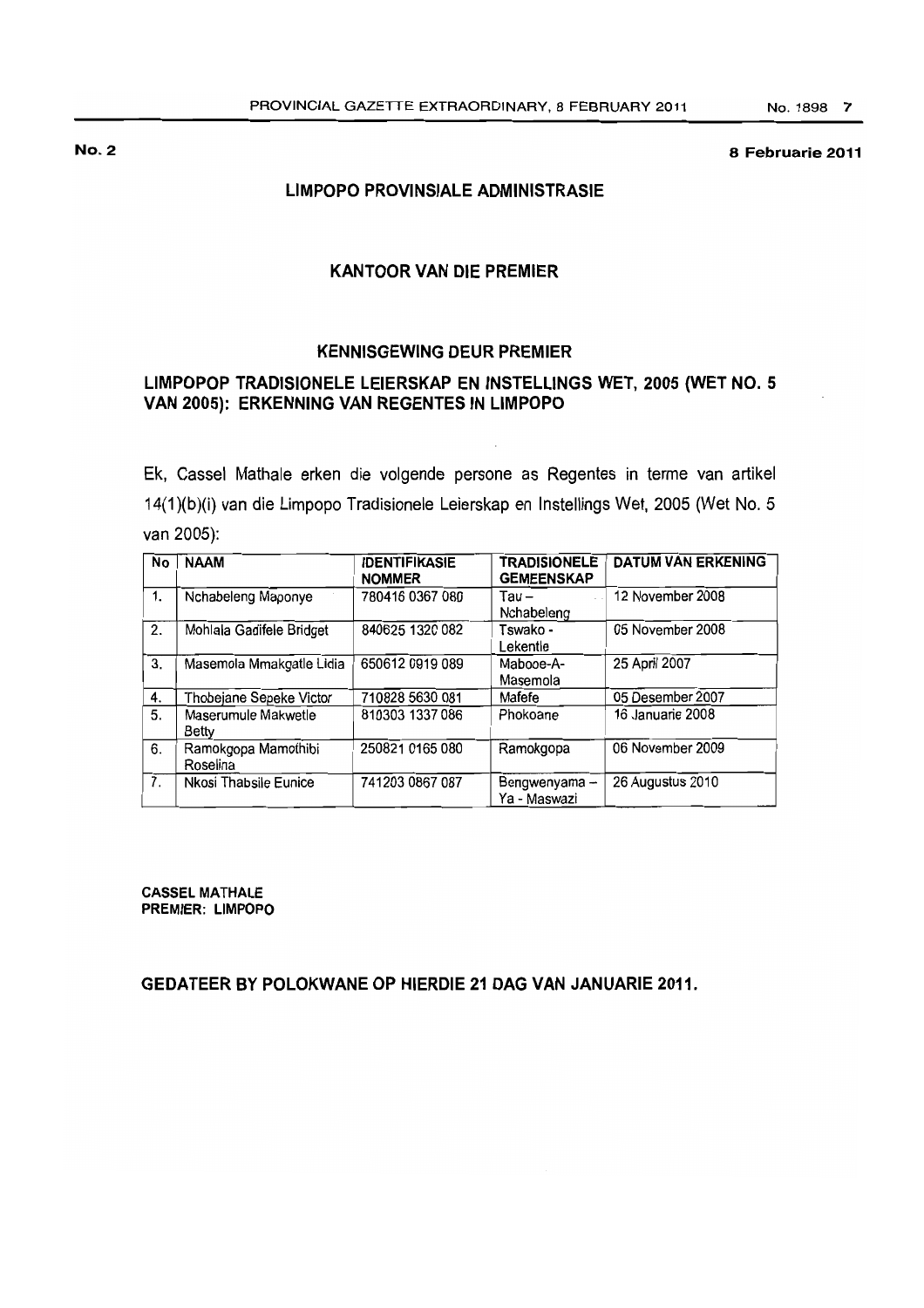**No.3 8 Februarie 2011** 

# **LIMPOPO PROVINSIALE ADMINISTRASIE**

# **KANTOOR VAN DIE PREMIER**

# **KENNISGEWING DEUR PREMIER**

# **LIMPOPOP TRADISIONELE LEIERSKAP EN INSTELLINGS WET, 2005 (WET NO.5 VAN 2005): HERROEPING VAN SENIOR TRADISIONELE LEIER IN LIMPOPO**

Ek, Cassel Mathale herroep die volgende persone se aanstelling as Senior Tradisionele Leiers in terme van artikel 13(3) van die Limpopo Tradisionele Leierskap en Instellings Wet, 2005 (Wet No. 5 van 2005):

| No | <b>NAAM</b>           | <b>IDENTIFIKASIE</b><br><b>NOMMER</b> | <b>TRADISIONELE</b><br><b>GEMEENSKAP</b> | DATUM VAN<br><b>HERROEPING</b> |
|----|-----------------------|---------------------------------------|------------------------------------------|--------------------------------|
|    | Samuel Dickson Weller | 280914 5188 084                       | Gidiana                                  | 30 Junie 2010                  |
|    | Nxumalo               |                                       |                                          |                                |

**CASSEL MATHALE PREMIER: LIMPOPO** 

**GEDATEER BY POLOKWANE OP HIERDIE 21 DAG VAN JANUARIE 2011.**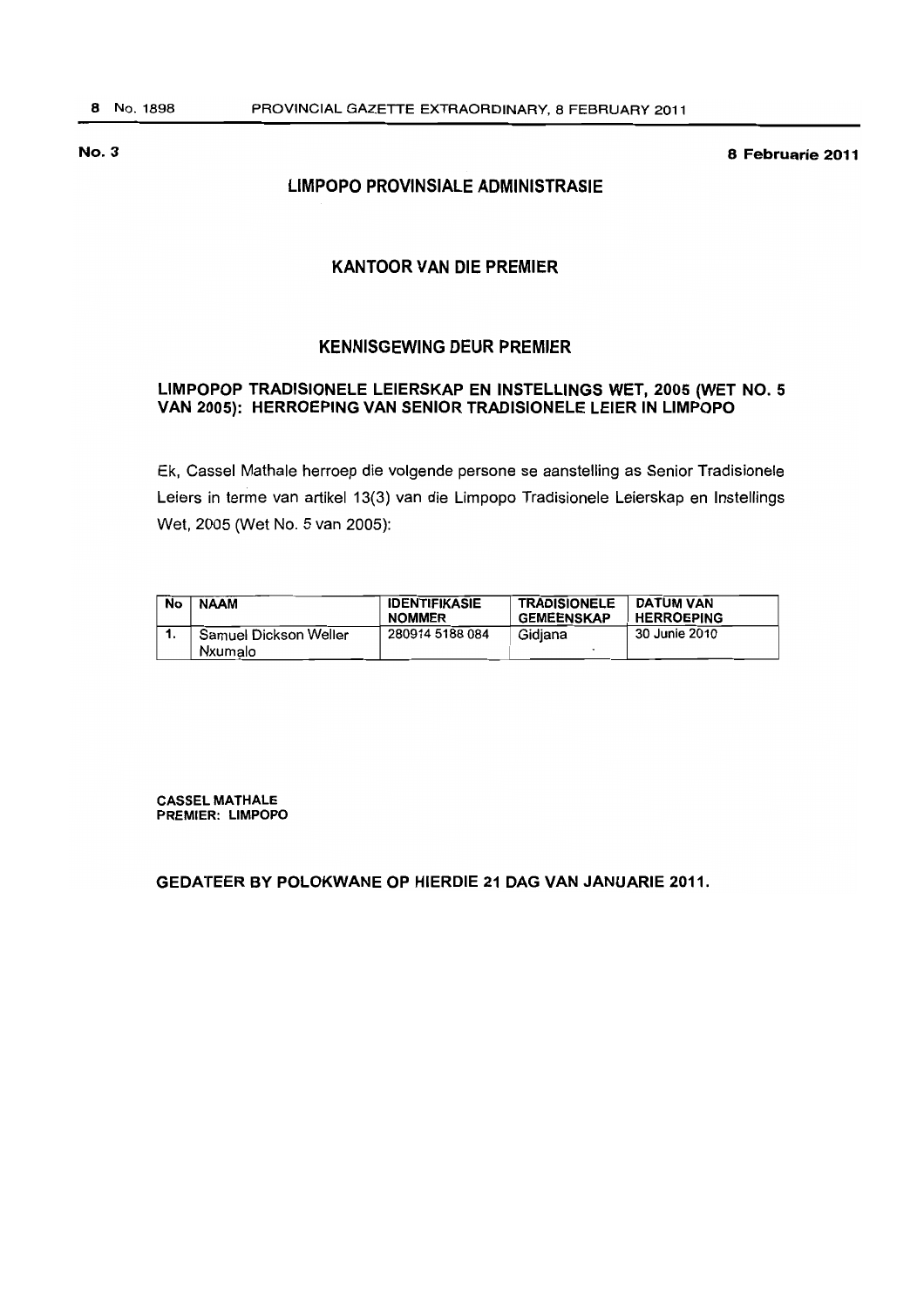# 8 February 2011

#### UMBUSO WEPHROVINSI YELIMPOPO

#### **I-OFISI LAKANDUNAKULU**

#### ISAZISO SAKANDUNAKULU WELIMPOPO

#### UMTHETHO WELIMPOPO WEZOBURHOll BENDABUKO NEENKHUNGO, KA-2005 (UMTHETHO NOMBORO 6 KA-2005): UKWAMUKElWA KWAMAKHOSI ELIMPOPO

Mina. u-Cassel Charlie Mathale ngamukela abantu abalandelako njengabaRholi abaKhulu beNdabuko ukuya ngokwesigaba 12 (1) (b) (i) somThetho weLimpopo wezobuRholi beNdabuko neenKhungo. ka-2005 (umThetho Nomboro 6 ka-2005):

| ino.           | Amabizo                     | Inomboro        | <b>Umphakathi</b> | Ilanga lokwamukela |
|----------------|-----------------------------|-----------------|-------------------|--------------------|
|                |                             | kamazisi        | wendabuko         |                    |
|                | Shiviti Mkhacani Kenneth    | 700416 5990 081 | Shiviti           | 28 Oktoba 2010     |
| 2              | Chabalala Ishmael Chief     | 790918 5774 085 | Homu              | 30 Apreli 2008     |
| 3              | Ratau Malakeng Ernest       |                 |                   |                    |
|                |                             | 750908 5471 087 | Ratau - Makgane   | 05 Novemba 2008    |
| 4              | Matlala Frank Shikoane      | 801005 5999 081 | Bakone Ba Matlala |                    |
|                |                             |                 | Lehwelere         | 30 Apreli 2008     |
| 5              | Radingoana Sentsho Collenge | 730503 5609 086 | Roka Radingwana   | 15 Apreli 2007     |
| 6              | Davhana David Davhana       | 470210 5697 087 | Davhana           | 05 Disemba 2007    |
| $\overline{7}$ | Mugivhi Khuliso Goodwill    | 800721 5543 080 | Hamutsha          | 12 Novemba 2008    |
| 8              | Sinthumule Rudzani Harold   | 660905 5733 085 | Sinthumule        | 30 Juni 2010       |
| 9              | Mukhari Hlekani Samuel      | 760907 5476 086 | Elim -- Shirley   | 30 Juni 2010       |
|                |                             |                 |                   |                    |
| 10             | Kgaphola Lebogang George    | 730809 5855 086 | Tau - Kgaphola    | 30 Apreli 2008     |
| 11             | Langa Kgabagare David       | 690625 5308 084 | Mapela            | 06 Novemba 2009    |
| 12             | Nxumalo Busa Charles        | 711014 5387 080 | Gidiana           | 30 Juni 2010       |

CASSEL MATHALE UNDUNAKULU: WELIMPOPO

SITLIKITlElWE EPOLOKWANE NGAlELILANGA lAMHLAZI 21 JANABARI 2011

No.1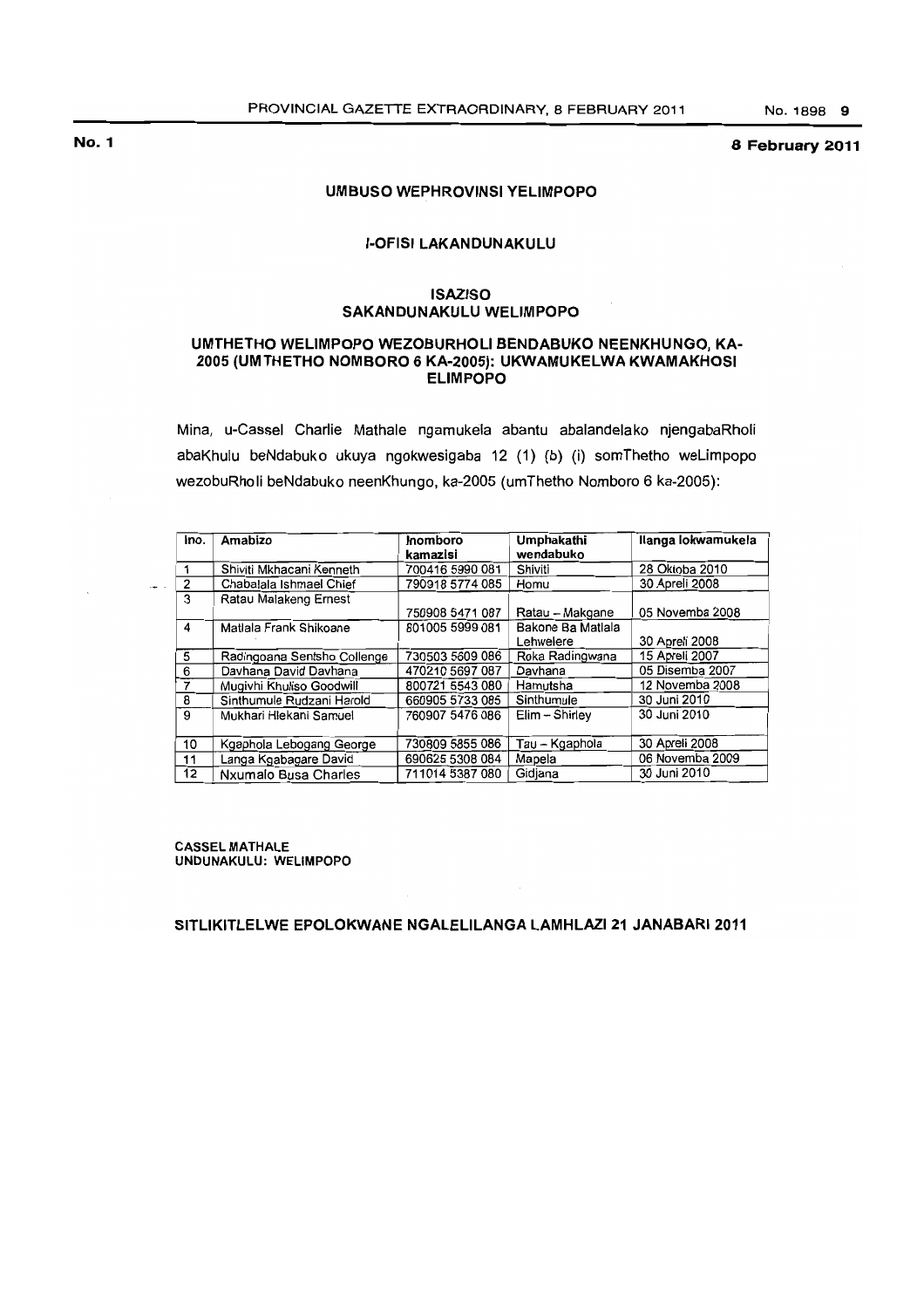8 February 2011

#### UMBUSO WEPHROVINSI YELIMPOPO

#### **I-OFISI LAKANDUNAKULU**

#### ISAZISO SAKANDUNAKULU WELIMPOPO

#### UMTHETHO WELIMPOPO WEZOBURHOLI BENDABUKO NEENKHUNGO, KA· 2005 (UMTHETHO NOMBORO 6 KA-2005): UKWAMUKELWA KWAMABAMBELA **ELIMPOPO**

Mina, u-Cassel Charlie Mathale ngamukela abantu abalandelako njengamaBambela ukuya ngokwesigaba 14 (1) (b) (i) somThetho weLimpopo wezobuRholi beNdabuko neenKhungo, ka-2005 (umThetho Nomboro 6 ka-2005):

| INO.           | <b>AMABIZO</b>                  | <b>INOMBORO</b><br><b>KAMAZISI</b> | <b><i><u>UMPHAKATHI</u></i></b><br><b>WENDABUKO</b> | <b>ILANGA</b><br><b>LOKWAMUKELA</b> |
|----------------|---------------------------------|------------------------------------|-----------------------------------------------------|-------------------------------------|
| 1.             | Nchabeleng Maponye              | 780416 0367 080                    | Tau –<br>Nchabeleng                                 | 12 Novemba 2008                     |
| 2.             | Mohlala Gadifele Bridget        | 840625 1320 082                    | Tswako –<br>Lekentle                                | 05 Novemba 2008                     |
| 3.             | Masemola Mmakgatle<br>Lidia     | 650612 0919 089                    | Mabooe-A-<br>Masemola                               | 25 Apreli 2007                      |
| 4.             | Thobejane Sepeke Victor         | 710828 5630 081                    | Mafefe                                              | 05 Disemba 2007                     |
| 5.             | Maserumule Makwetle<br>Betty    | 810303 1337 086                    | Phokoane                                            | 16 Janabari 2008                    |
| 6.             | Ramokgopa Mamothibi<br>Roselina | 250821 0165 080                    | Ramokgopa                                           | 06 Novemba 2009                     |
| 7 <sub>1</sub> | Nkosi Thabsile Eunice           | 741203 0867 087                    | Bengwenyama<br>$- Ya -$<br>Maswazi                  | 26 Arhostosi 2010                   |

CASSEL MATHALE UNDUNAKULU: WELIMPOPO

SITLIKITLELWE EPOLOKWANE NGALELILANGA LAMHLAZI 21 JANABARI 2011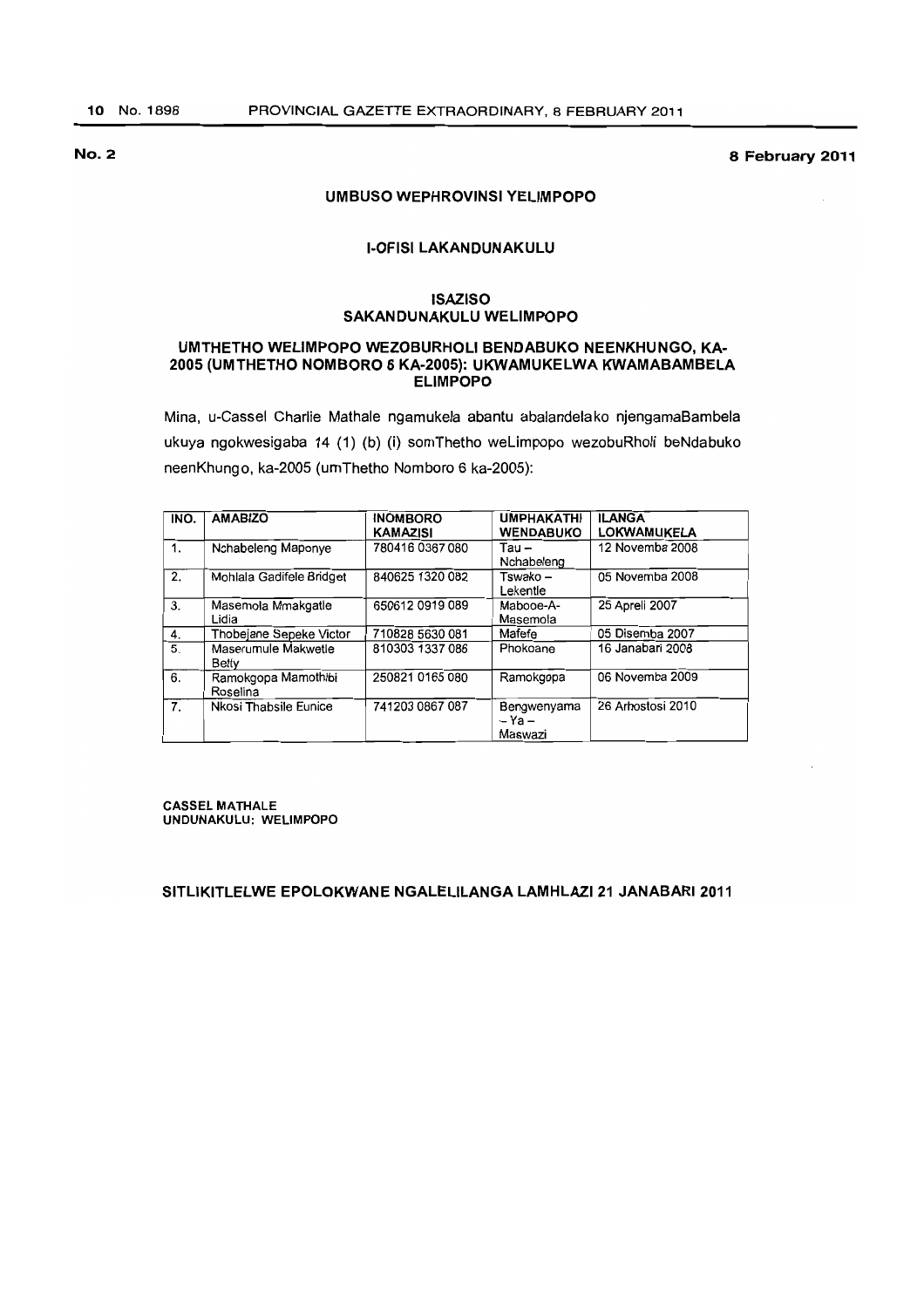8 February 2011

#### UMBUSO WEPHROVINSI YELIMPOPO

#### **I-OFISI LAKANDUNAKULU**

#### **ISAZISO** SAKANDUNAKULU WELIMPOPO

#### UMTHETHO WELIMPOPO WEZOBURHOLI BENDABUKO NEENKHUNGO, KA-2005 (UMTHETHO NOMBORO 6 KA-2005): UKUSUSWA ESIKHUNDLENI KOMRHOLI OMKHULU WENDABUKO ELIMPOPO

Mina, u-Cassel Charlie Mathale ngalokhu ngenza isaziso sokobana, ukuya ngokwesigaba 13 (3) (b) somThetho weLimpopo wezobuRholi beNdabuko neenKhungo, ka-2005 (umThetho Nomboro 6 ka-2005), umuntu wemininingwana enikelwe ngaphasi uyasuswa esikhundleni sakhe njengomrholi omkhulu wendabuko:

| INO. | <b>IBIZO</b>                     | <b>INOMBORO</b><br>KAMAZISI | <b>UMPHAKATHI</b><br><b>WENDABUKO</b> | <b>ILANGA</b><br><b>LOKUSUSWA</b><br><b>ESIKHUNDLENI</b> |
|------|----------------------------------|-----------------------------|---------------------------------------|----------------------------------------------------------|
|      | Samuel Dickson Weller<br>Nxumalo | 280914 5188 084             | Gidiana                               | 30 Fulwi 2010                                            |

CASSEL MATHALE UNDUNAKULU: WELIMPOPO

# SITLIKITLELWE EPOLOKWANE NGALELILANGA LAMHLAZI 21 JANABARI 2011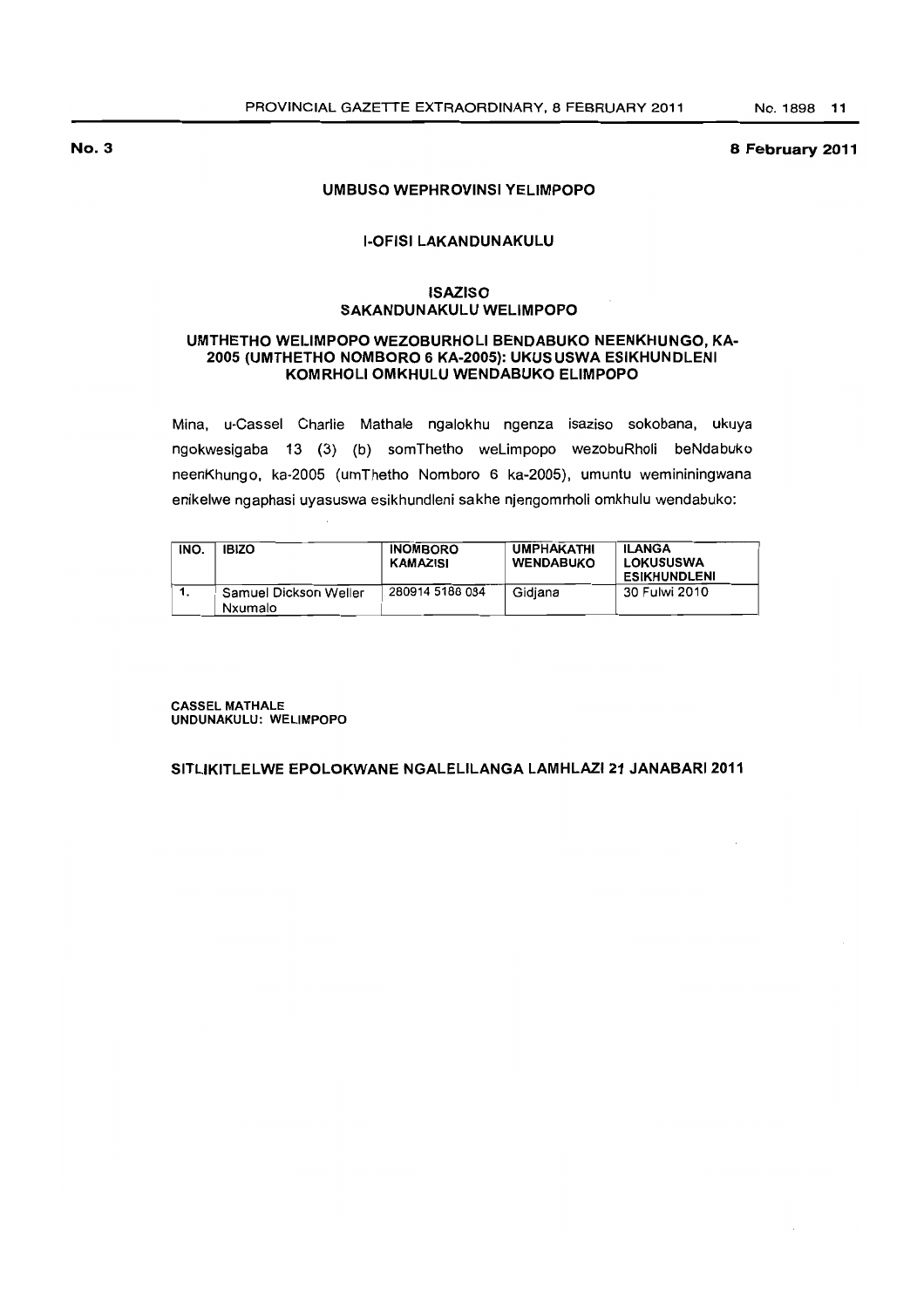8 February 2011

#### T AOlO YA PROFENSE YA liMPOPO

### KANTORO YA TONAKGOlO

#### **TSEBIŠO** KA TONAKGOlO YA LIMPOPO

#### MOlAO WA SOETAPEL BJA SETO lE DINSITHUsENE WA 2005 (MOlAO 6 WA 2005): TEMOGO YA SAETAPElE SA SETSO SA SAGOLO KA LIMPOPO

Nna, Cassel Charlie Mathale bona batho bao ba latelago bjalo ka Baetapele ba Setso ba Bagolo go ya ka karolo 12 (1) (b) (i) ya Molao wa Boetapele bja Setšo le Diinstitšhušene wa Limpopo wa 2005 (Molao 6 wa 2005):

| No.            | Maina                       | Nomoro ya pasa  | Setšhaba          | Tšatšikgwedi ya<br>temogo |
|----------------|-----------------------------|-----------------|-------------------|---------------------------|
|                | Shiviti Mkhacani Kenneth    | 700416 5990 081 | Shiviti           | 28 Okotoboro 2010         |
| 2              | Chabalala Ishmael Chief     | 790918 5774 085 | Homu              | 30 Aporele 2008           |
| 3              | Ratau Malakeng Ernest       |                 |                   |                           |
|                |                             | 750908 5471 087 | Ratau - Makgane   | 05 Nofemere 2008          |
| 4              | Matlala Frank Shikoane      | 801005 5999 081 | Bakone Ba Matlala |                           |
|                |                             |                 | Lehwelere         | 30 Aporele 2008           |
| 5              | Radingoana Sentsho Collenge | 730503 5609 086 | Roka Radingwana   | 15 Aporele 2007           |
| 6              | Davhana David Davhana       | 470210 5697 087 | Davhana           | 05 Desemere 2007          |
| $\overline{7}$ | Mugivhi Khuliso Goodwill    |                 |                   |                           |
|                |                             | 800721 5543 080 | Hamutsha          | 12 Nofemere 2008          |
| 8              | Sinthumule Rudzani Harold   | 660905 5733 085 | Sinthumule        | 30 Juni 2010              |
| 9              | Mukhari Hlekani Samuel      | 760907 5476 086 | Elim - Shirley    | 30 Juni 2010              |
|                |                             |                 |                   |                           |
| 10             | Kgaphola Lebogang George    | 730809 5855 086 | Tau - Kgaphola    | 30 Aporele 2008           |
| 11             | Langa Kgabagare David       | 690625 5308 084 | Mapela            | 06 Nofemere 2009          |
| 12             | Nxumalo Busa Charles        | 711014 5387 080 | Gidjana           | 30 Juni 2010              |

CASSEL MATHALE TONAKGOLO: LIMPOPO

SEILWE TSATSIKGWEDI POlOKWANE KA lA 21 JANUARE 2011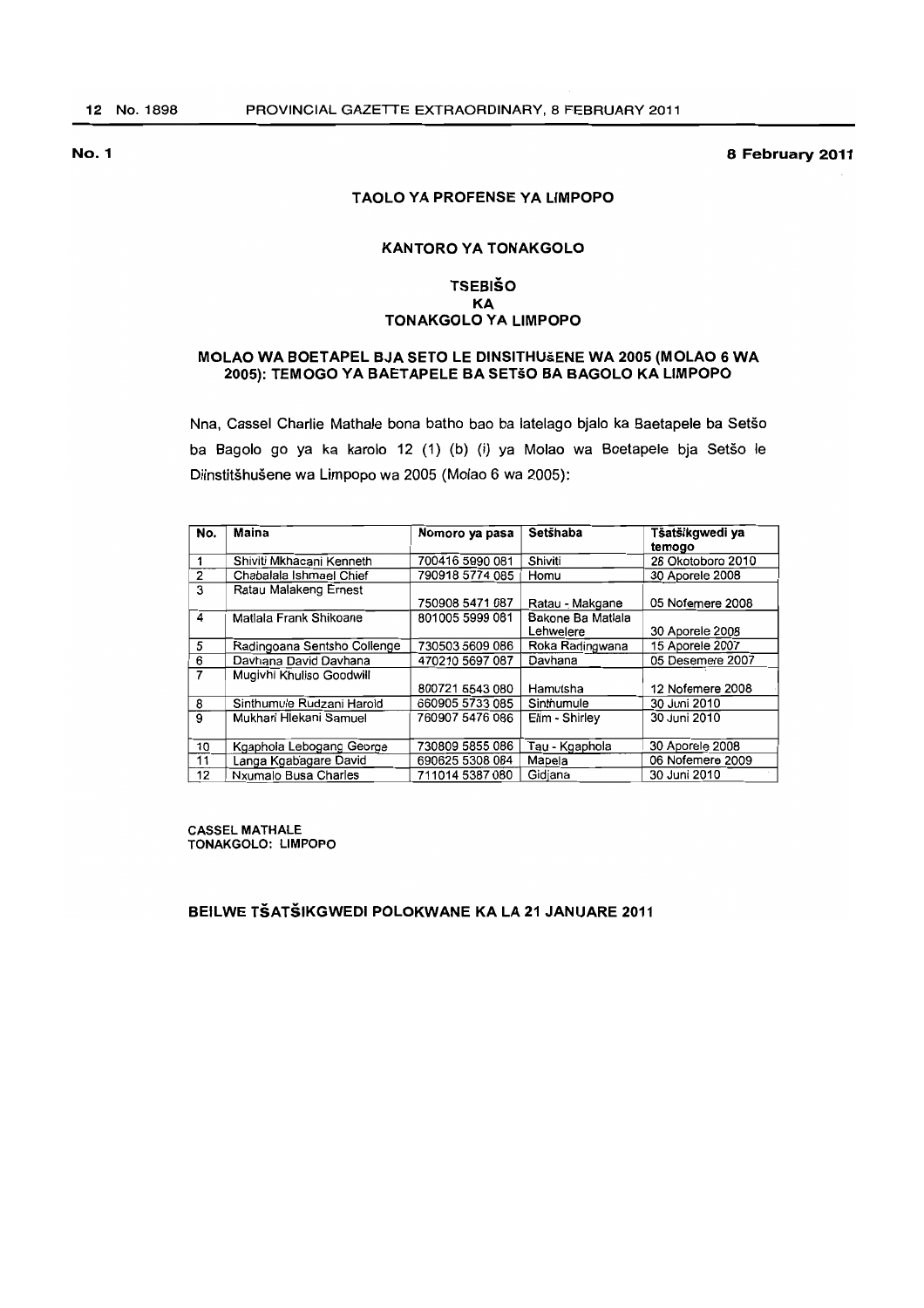#### 8 February 2011

#### TAOlO YA PROFENSE YA liMPOPO

## KANTORO YA TONAKGOLO

# **TSEBIŠO** KA TONAKGOlO YA liMPOPO

# MOlAO WA BOETAPELE BJA SETSO lE DIINSITSHUSENE WA 2005 (MOLAO 6 WA 2005): TEMOGO YA BASWARElA KGOSI KA LIMPOPO

Nna, Cassel Charlie Mathale ke bona batho bao ba latelago bjalo ka Baswarelakgosi go ya ka karolo 14 (1) (b) (i) ya Molao wa Boetapele bja SetDo Ie Diinstitshusene wa Limpopo wa 2005 (Molao 6 wa 2005):

| No. | Maina                           | Nomoro ya pasa  | Setšhaba                         | Tšatšikgwedi ya temogo |
|-----|---------------------------------|-----------------|----------------------------------|------------------------|
| 1.  | Nchabeleng Maponye              | 780416 0367 080 | Tau –<br>Nchabeleng              | 12 Nofemere 2008       |
| 2.  | Mohlala Gadifele Bridget        | 840625 1320 082 | Tswako -<br>Lekentle             | 05 Nofemere 2008       |
| 3.  | Masemola Mmakgatle Lidia        | 650612 0919 089 | Mabooe-A-<br>Masemola            | 25 Aprorele 2007       |
| 4.  | Thobejane Sepeke Victor         | 710828 5630 081 | Mafefe                           | 05 Desemere 2007       |
| 5.  | Maserumule Makwetle<br>Betty    | 810303 1337 086 | Phokoane                         | 16 Januare 2008        |
| 6.  | Ramokgopa Mamothibi<br>Roselina | 250821 0165 080 | Ramokgopa                        | 06 Nofemere 2009       |
| 7.  | Nkosi Thabsile Eunice           | 741203 0867 087 | Bengwenyama<br>– Ya -<br>Maswazi | 26 Agosetose 2010      |

CASSEL MATHALE TONAKGOLO: LIMPOPO

BEllWE TSATSIKGWEDI POlOKWANE KA lA 21 JANUARE 2011

No.2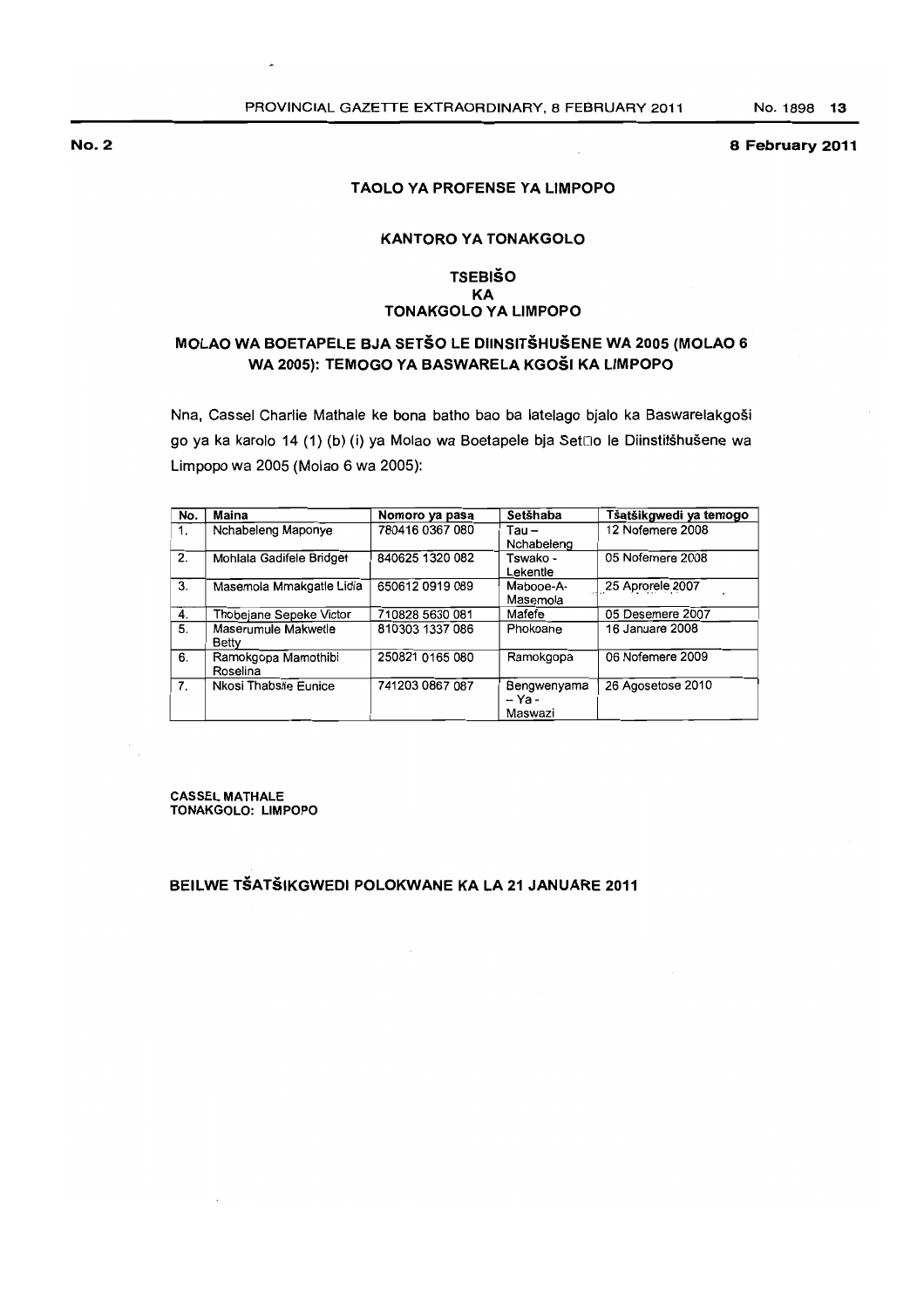**8 February 2011** 

#### **T AOLO VA PROFENSE VA LIMPOPO**

# **KANTORO VA TONAKGOLO**

#### **TSEBISO KA TONAKGOLO VA LIMPOPO**

# **MOLAO WA BOETAPEL BJA SETSO LE DINSITSHUSENE WA 2005 (MOLAO** 6 **WA** 2005): **TEMOGO VA BAETAPELE BA SETSO BA BAGOLO KA LIMPOPO**

Nna, Cassel Charlie Mathale ke tsebisa mo, go ya ka karolo 13 (13) (b) ya Molao wa Boetapele bja Setšo le Diinstitšhuene wa Limpopo wa 2005 (Molao 6 wa 2005), gore motho yo a lego ka mo fase o tlošwa kantorong bjalo ka Moetapele wa Setšo yo Mogolo:

| No | Leina                            | Nomoro ya pasa  | Setšhaba | Tšatšikgwedi ya go<br>tlošwa |
|----|----------------------------------|-----------------|----------|------------------------------|
|    | Samuel Dickson Weller<br>Nxumalo | 280914 5188 084 | Gidiana  | 30 Juni 2010                 |

CASSEL MATHALE TONAKGOLO: LIMPOPO

# **BEILWE TSATSIKGWEDI POLOKWANE KA LA 21 JANUARE 2011**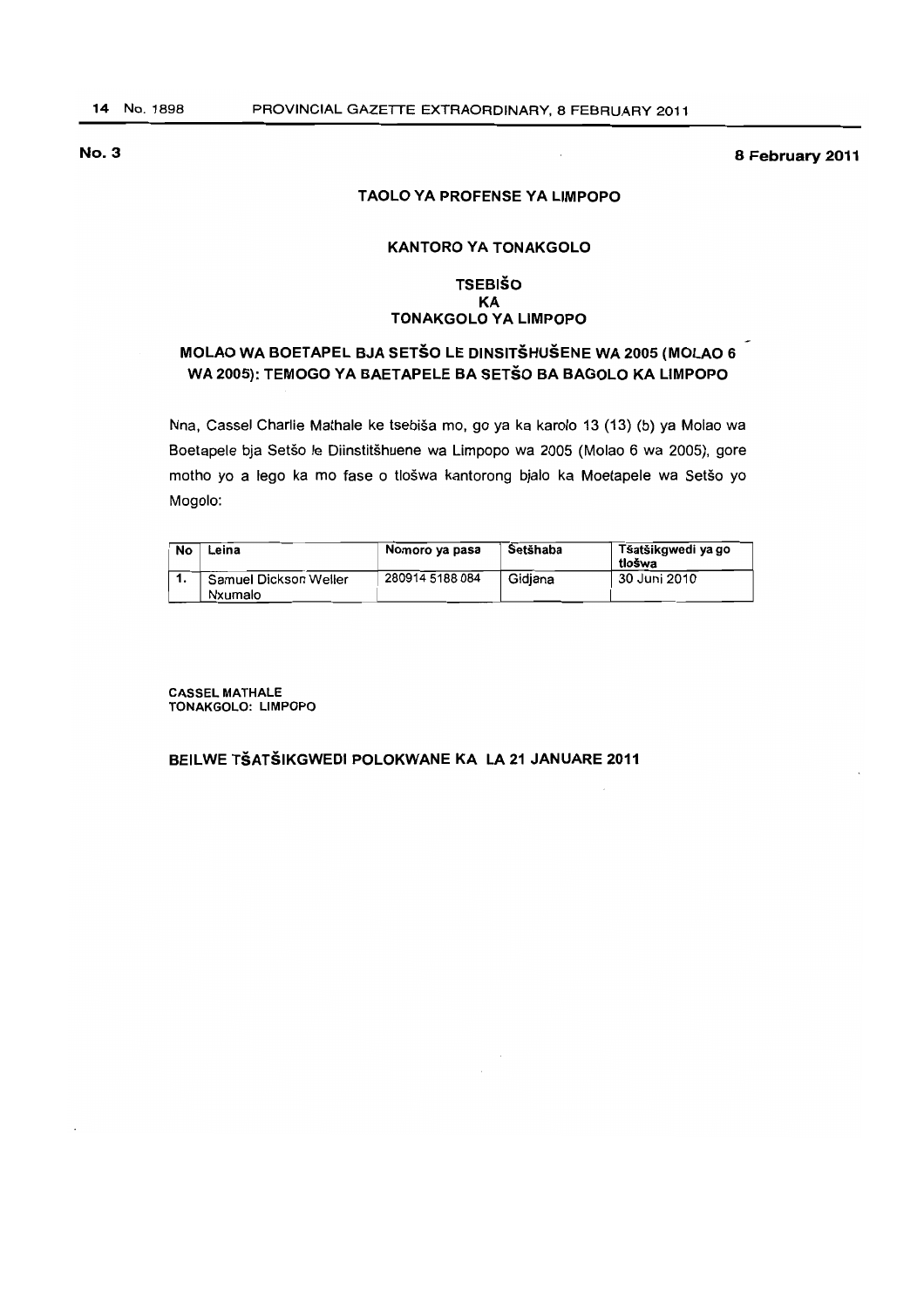#### 8 February 2011

#### VULAWURI BYA XIFUNDZANKULU XA LIMPOPO

# HOFISI YA HOLOBYENKULU

# XITIVISO XA HOLOBYENKULU WA LIMPOPO

#### NAWU WA LIMPOPO WA VURHANGERI BY A NDHAVUKO NA MIHLANGANO, 2005 (NAWU NO.6 OF 2005): KU TIVISA VARHANGERINKULU VA NDHAVUKO VA LIMPOPO

Mina, Cassel Charlie Mathale ndzi tivisa vanhu lava landzelaka tani hi Varhangerinkulu va Ndhavuko hi ku landza xiyenge xa 12 (1) (b) (i) xa Nawu wa Limpopo wa Varhangeri va Ndhavuko na Mihlangano, 2005 (Nawu wa No. 6 of 2005):

| No.            | Mavito                      | Nomboro ya<br><b>Vutikombisi</b> | Muganga wa<br>Ndhavuko         | Siku ro Vekiwa           |
|----------------|-----------------------------|----------------------------------|--------------------------------|--------------------------|
| 1              | Shiviti Mkhacani Kenneth    | 700416 5990 081                  | Shiviti                        | 28 Nhlangula 2010        |
| 2              | Chabalala Ishmael Hosi      | 790918 5774 085                  | Homu                           | 30 Dzivamusoko<br>2008   |
| 3              | Ratau Malakeng Ernest       | 750908 5471 087                  | Ratau - Makgane                | 05 Hukuri 2008           |
| 4              | Matlala Frank Shikoane      | 801005 5999 081                  | Bakone Ba Matlala<br>Lehwelere | 30 Dzivamusoko<br>2008   |
| 5              | Radingoana Sentsho Collenge | 730503 5609 086                  | Roka Radingwana                | 15 Dzivamusoko<br>2007   |
| 6              | Davhana David Davhana       | 470210 5697 087                  | Davhana                        | 05 N'wendzamhala<br>2007 |
| $\overline{7}$ | Mugivhi Khuliso Goodwill    | 800721 5543 080                  | Hamutsha                       | 12 Hukuri 2008           |
| 8              | Sinthumule Rudzani Harold   | 660905 5733 085                  | Sinthumule                     | 30 Khotavuxika 2010      |
| 9              | Mukhari Hlekani Samuel      | 760907 5476 086                  | Elim - Shirley                 | 30 Khotavuxika 2010      |
| 10             | Kgaphola Lebogang George    | 730809 5855 086                  | Tau - Kgaphola                 | 30 Dzivamusoko<br>2008   |
| 11             | Langa Kgabagare David       | 690625 5308 084                  | Mapela                         | 06 Hukuri 2009           |
| 12             | Nxumalo Busa Charles        | 711014 5387 080                  | Gidjana                        | 30 Khotavuxika 2010      |

CASSEL MATHALE HOLOBYENKULU: LIMPOPO

#### SIKUHATIWILE EPOLOKWANE HI SIKU RA 21 SUNGUTI 2011

No.1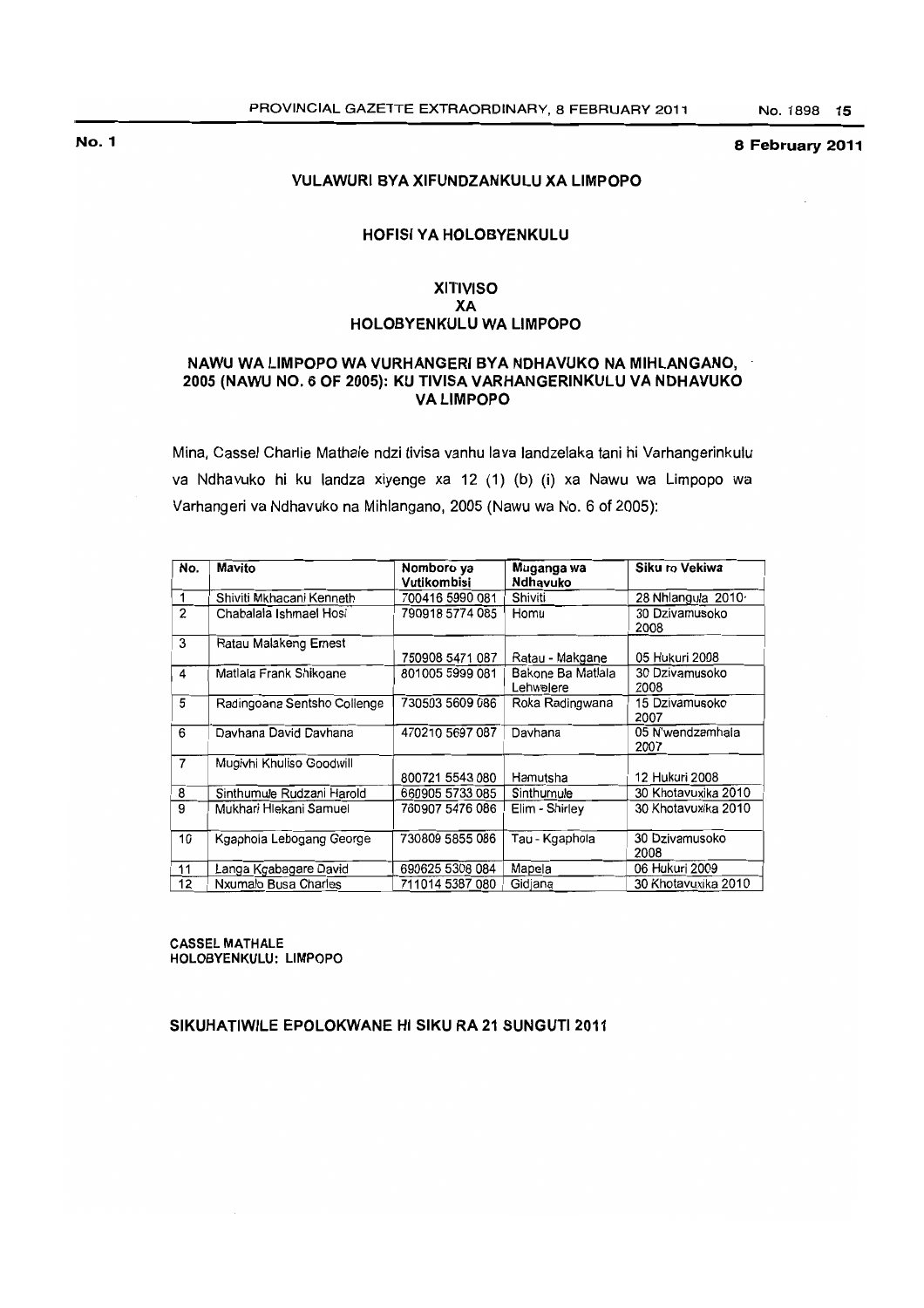No.2 8 February 2011

#### VULAWURI BYA XIFUNDZANKULU XA LIMPOPO

# **HOFISI YA HOLOBYENKULU**

# XITIVISO XA HOLOBYENKULU WA LIMPOPO

### NAWU WA LIMPOPO WA VURHANGERI BY A NDHAVUKO NA MIHLANGANO, 2005 (NAWU NO.6 OF 2005): KU TIVISA TINDHUNANKULU TA LIMPOPO

Mina, Cassel Charlie Mathale ndzi tivisa vanhu lava landzelaka tani hi Tindhunank ulu hi ku landza xiyenge xa 14 (1) (b) (i) xa Nawu wa Limpopo wa Varhangeri va Ndhavuko na Mihlangano, 2005 (Nawu No.6 wa 2005):

| No | <b>VITO</b>                     | NOMBORO YO<br><b>TIKOMBISA</b> | <b>MUGANGA</b><br><b>WA</b><br><b>NDHAVUKO</b> | <b>SIKU RO VEKIWA</b> |
|----|---------------------------------|--------------------------------|------------------------------------------------|-----------------------|
| 1. | Nchabeleng Maponye              | 780416 0367 080                | $Tau -$<br>Nchabeleng                          | 12 Hukuri 2008        |
| 2. | Mohlala Gadifele Bridget        | 840625 1320 082                | Tswako –<br>Lekentle                           | 05 Hukuri 2008        |
| 3. | Masemola Mmakgatle Lidia        | 650612 0919 089                | Mabooe-A-<br>Masemola                          | 25 Dzivamusoko 2007   |
| 4. | Thobejane Sepeke Victor         | 710828 5630 081                | Mafefe                                         | 05 N'wendzamhala 2007 |
| 5. | Maserumule Makwetle<br>Betty    | 810303 1337 086                | Phokoane                                       | 16 Sunguti 2008       |
| 6. | Ramokgopa Mamothibi<br>Roselina | 250821 0165 080                | Ramokgopa                                      | 06 Hukuri 2009        |
| 7. | Nkosi Thabsile Eunice           | 741203 0867 087                | Bengwenyama<br>$- Ya -$<br>Maswazi             | 26 Mhawuri 2010       |

CASSEL MATHALE HOI..OBYENKULU: LIMPOPO

SIKUHATIWILE EPOLOKWANE HI SIKU RA 21 SUNGUTI 2011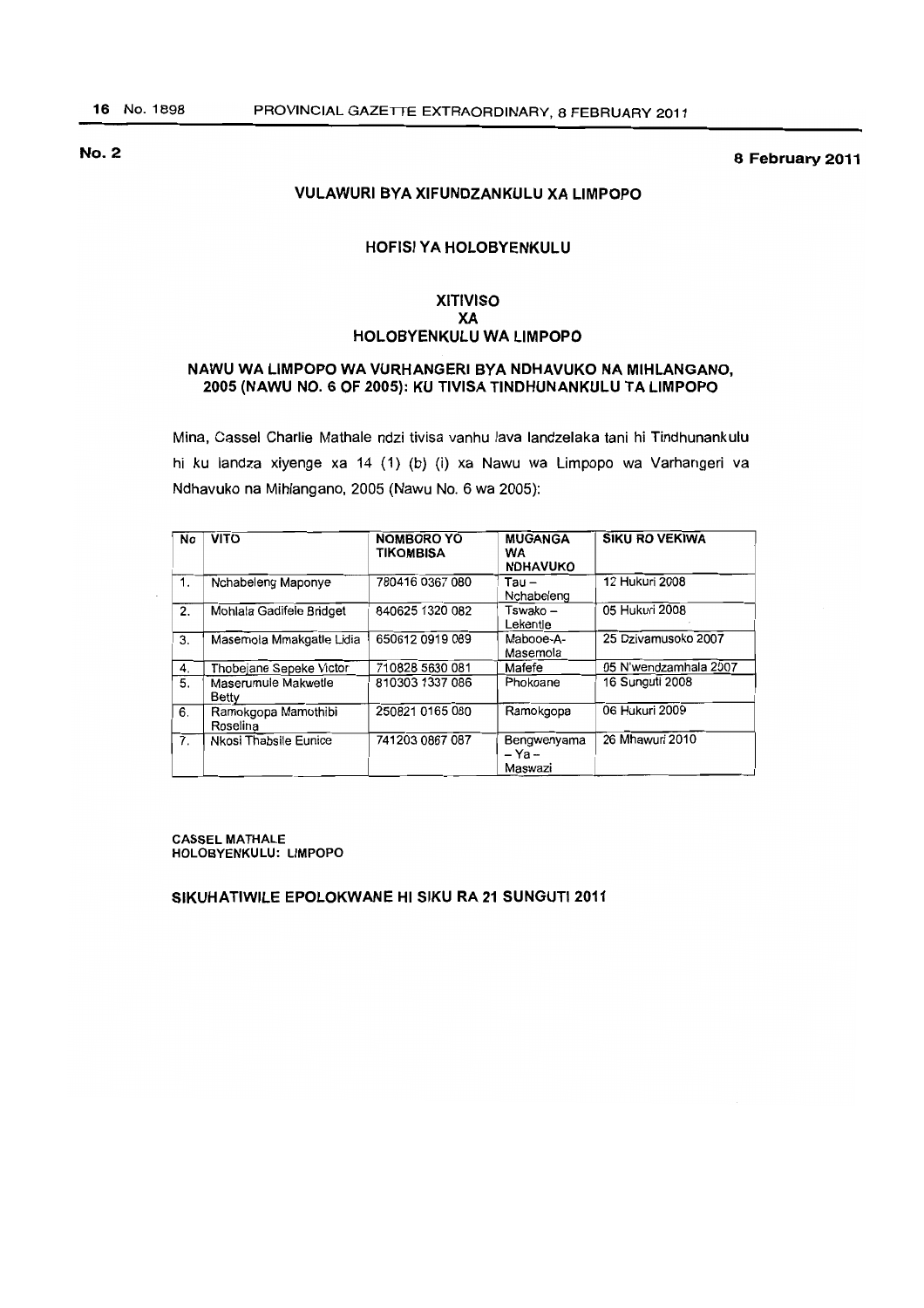#### 8 February 2011

# VULAWURI BYA XIFUNDZANKULU XA LIMPOPO

### HOFISI YA HOLOBYENKULU

# XITIVISO XA HOLOBYENKULU WA LIMPOPO

#### NAWU WA LIMPOPO WA VURHANGERI BY A NDHAVUKO NA MIHLANGANO, 2005 (NAWU NO. 6 OF 2005): KU SUSIWA KA MURHANGERINKULU WA NDHAVUKO ELiMPOPO

Mina, Cassel Charlie Mathale laha ndzi nyika xitiviso, hi ku landza xiyenge xa 13 (3) (b) xa Nawu wa Limpopo wa Varhangeri va Ndhavuko na Mihlangano, 2005 (Nawu No. 6 wa 2005), leswaku munhu loyi a boxiweke laha hansi wa susiwa eka xitulu xa vurhangerinkulu:

| No | <b>VITO</b>                      | NOMBORO YO<br><b>TIKOMBISA</b> | <b>MUGANGA WA</b><br><b>NDHAVUKO</b> | SIKU RO VEKIWA         |
|----|----------------------------------|--------------------------------|--------------------------------------|------------------------|
|    | Samuel Dickson Weller<br>Nxumalo | 280914 5188 084                | Gidiana                              | 30 Khotavuxika<br>2010 |

CASSEL MATHALE HOLOBYENKULU: LIMPOPO

#### SIKUHATIWILE EPOLOKWANE HI SIKU RA 21 SUNGUTI 2011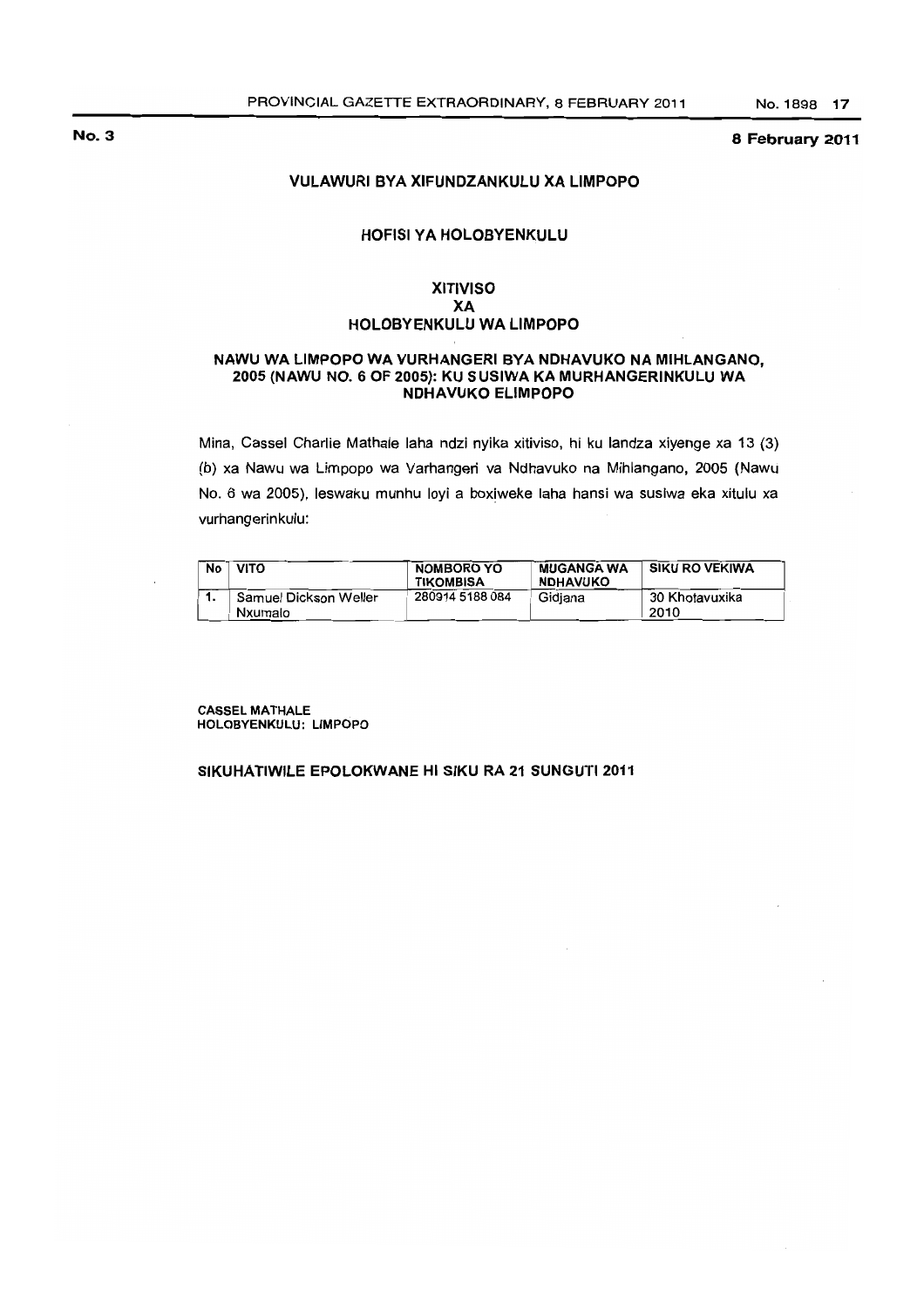8 February 2011

# NDAULO YA VUNDU YA LIMPOPO

#### OFISI YA PREMIA

# . NDIVHADZO NGA PREMIA WA LIMPOPO

# MULAYO WA ZWIIMISWA NA VHURANGAPHANDA HA SIALALA WA LIMPOPO. 2005 (MULAYO NO.6 WA 2005): THENDELO YA KHOSI- PFARELI LIMPOPO

Nne, Cassel Charlie Mathale ndi khou tendela vhathu vha tevhelaho u vha Vharangaphanda Vhahulwane vha Sialala hu tshi tevhedzwa khethekanyo 12 (1) (b) (i) ya Mulayo wa Zwiimiswa na Vhurangaphanda ha Sialala wa Limpopo, 2005 (Mulayo No.6 wa 2005)

| No.            | Madzina                     | Noboro ya<br><b>Bugundaula</b> | Tshitshavha tsha<br>Sialala    | Datumu ya u<br><b>Tendelwa</b> |
|----------------|-----------------------------|--------------------------------|--------------------------------|--------------------------------|
|                | Shiviti Mkhacani Kenneth    | 700416 5990 081                | Shiviti                        | 28 Tshimedzi 2010              |
| $\overline{2}$ | Chabalala Ishmael Chief     | 790918 5774 085                | Homu                           | 30 Lambamai 2008               |
| 3              | Ratau Malakeng Ernest       | 750908 5471 087                | Ratau - Makgane                | 05 Lara 2008                   |
| $\overline{4}$ | Matlala Frank Shikoane      | 801005 5999 081                | Bakone Ba Matlala<br>Lehwelere | 30 Lambamai 2008               |
| 5              | Radingoana Sentsho Collenge | 730503 5609 086                | Roka Radingwana                | 15 Lambamai 2007               |
| 6              | Davhana David Davhana       | 470210 5697 087                | Davhana                        | 05 Nyendavhusiku<br>2007       |
| $\overline{7}$ | Mugivhi Khuliso Goodwill    | 800721 5543 080                | Hamutsha                       | 12 Lara 2008                   |
| 8              | Sinthumule Rudzani Harold   | 660905 5733 085                | Sinthumule                     | 30 Fulwi 2010                  |
| $\overline{9}$ | Mukhari Hlekani Samuel      | 760907 5476 086                | Elim - Shirley                 | 30 Fulwi 2010                  |
| 10             | Kgaphola Lebogang George    | 730809 5855 086                | Tau - Kgaphola                 | 30 Lambamai 2008               |
| 11             | Langa Kgabagare David       | 690625 5308 084                | Mapela                         | 06 Lara 2009                   |
| 12             | Nxumalo Busa Charles        | 711014 5387 080                | Gidiana                        | 30 Fulwi 2010                  |

**CASSEL MATHALE** PREMIA: LIMPOPO

# ZWO ITWA POLOKWANE NGA DATUMU YA 21 PHANDO 2011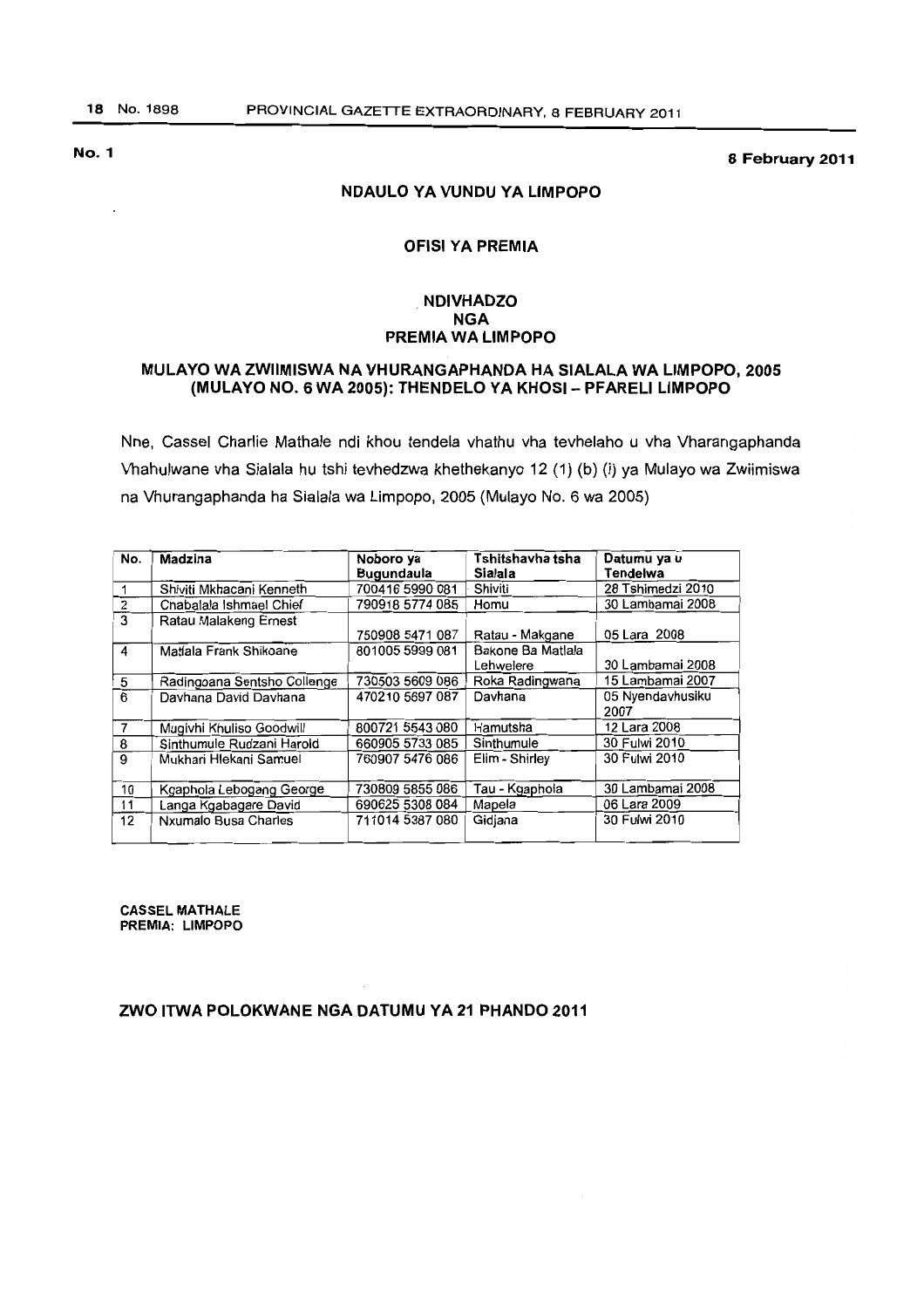8 February 2011

# NDAULO YAVUNDU YA LIMPOPO

# OFISI YA PREMIA

# . NDIVHADZO NGA PREMIA WA LIMPOPO

# MULAYO WAZWIIMISWA NA VHURANGAPHANDA HA SIALALA WA LIMPOPO, 2005 (MULAYO NO.6 WA 2005): THENDELO VA KHOSI·PFARELI LIMPOPO

Nne, Cassel Charlie Mathale ndi khou tendela vhathu vha tevhelaho u vha Khosi-Pfareli hu tshi tevhedzwa khethekanyo 14 (1) (b) (i) ya Mulayo wa Zwiimiswa na Vhurangaphanda ha Sialala wa Limpopo. 2005 (Mulayo No.6 wa 2005):

| No | <b>DZINA</b>                    | <b>NOMBORO YA</b><br><b>BUGUNDAULA</b> | <b>TSHITSHAVHA</b><br><b>TSHA SIALALA</b> | <b>DATUMU YA U</b><br><b>TENDELWA</b> |
|----|---------------------------------|----------------------------------------|-------------------------------------------|---------------------------------------|
| 1. | Nchabeleng Maponye              | 780416 0367 080                        | Tau – Nchabeleng                          | 12 Lara 2008                          |
| 2. | Mohlala Gadifele Bridget        | 840625 1320 082                        | Tswako - Lekentle                         | 05 Lara 2008                          |
| 3. | Masemola Mmakgatle Lidia        | 650612 0919 089                        | Mabooe-A-<br>Masemola                     | 25 Lambamai 2007                      |
| 4. | Thobejane Sepeke Victor         | 710828 5630 081                        | Mafefe                                    | 05 Nyendavhusiku<br>2007              |
| 5. | Maserumule Makwetle<br>Betty    | 810303 1337 086                        | Phokoane                                  | 16 Phando 2008                        |
| 6. | Ramokgopa Mamothibi<br>Roselina | 250821 0165 080                        | Ramokgopa                                 | 06 Lara 2009                          |
| 7. | Nkosi Thabsile Eunice           | 741203 0867 087                        | Bengwenyama -<br>Ya - Maswazi             | 26 Thangule 2010                      |

CASSEL MATHALE PREMA: LIMPOPO

# ZWO ITWA POLOKWANE NGA DATUMU YA 21 PHANDO 2011